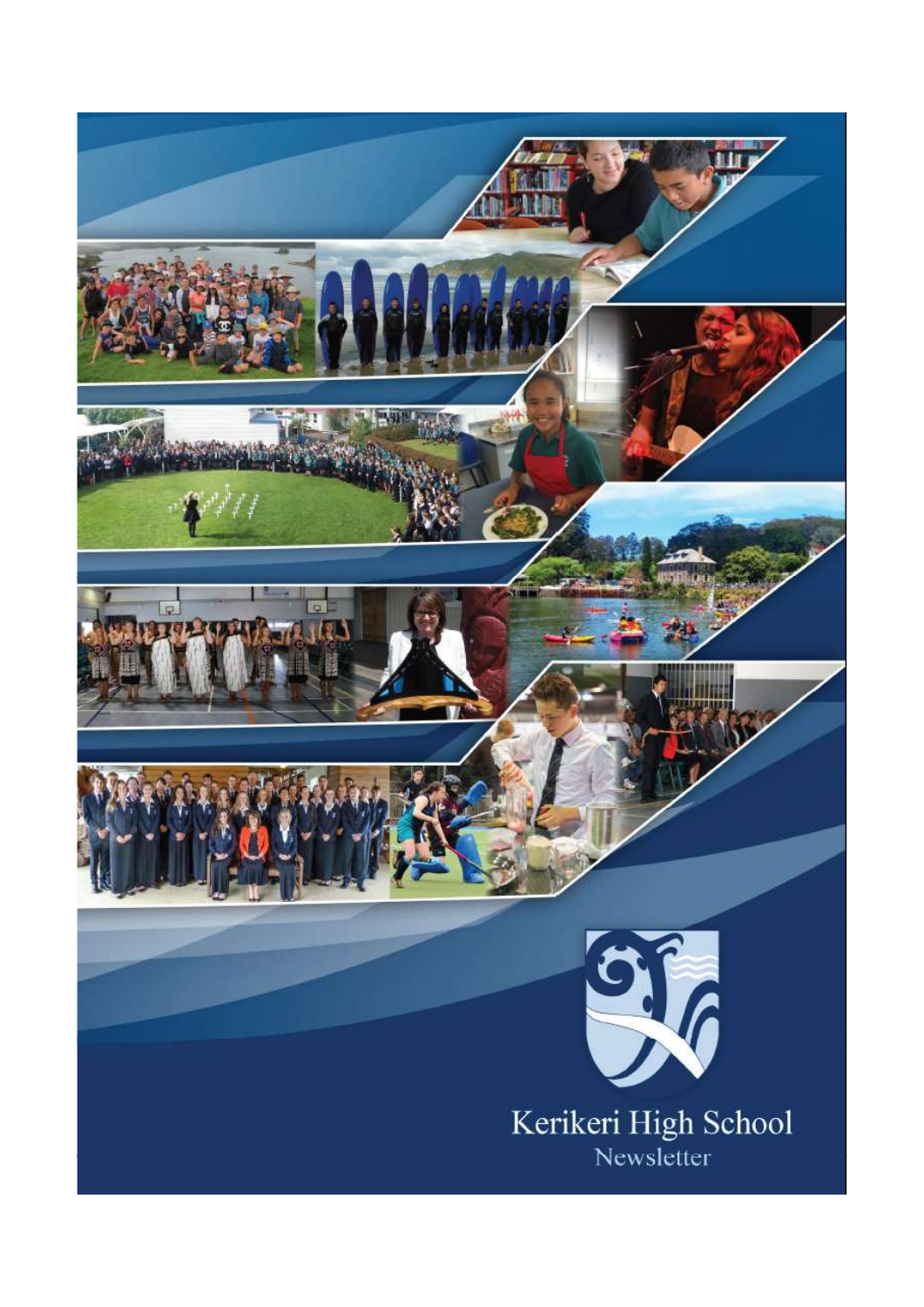

# Kerikeri High School

Newsletter No. 2, 28 March 2017 Kerikeri, Bay of Islands

Tēna koutou katoa e te whanau.

Ngā mihi mahana ki a koutou o te tau hou.

Nau mai haere mai ki tā tātou kura, Te Kura Tuarua o te Kerikeri.

We are well over half way through the term now and the school is in full swing. The last of four Year 7 Camps to Urupukapuka Island headed out last week and the Year Seven and Year Thirteen students have found this wonderful experience excellent for both settling into high school and for "eyes up" to successful senior role models.

At Kerikeri High School with our four cornerstones approach and our "busy kids are happy kids" philosophy we are pleased with all the opportunities and activities that are in place already for our students, many who are actively participating in their cornerstones for 2017.

## RUSSELL McVEAGH DEBATING COMPETITION

On Sunday March 19th, five Kerikeri High School Teams attended the Russell McVeagh Competition at Huanui College, Whangarei. It was an extremely successful day for Kerikeri High School. Well done to Katey Whitehead, Most Promising Speaker for the Tournament and Northland Secondary Schools' Team Reserve. Laila Abada and Grace Jennings won places in the Northland Secondary Schools' Team, which will travel to compete in Wellington in May. Laila Abada, Sophie Piesse and Lauryn Jarman were named Northland Regional Tournament Runners Up and congratulations to Hannah Watson, Acima Mabidikama and Katey Whitehead for winning all three of their debates.

## STUDENT ACHIEVEMENTS

Congratulations to Katrina Horn who scored among the highest marks (top 20 out of 400+) in New Zealand for Round 1 of the New Zealand Linguistic Olympiad. Katrina has been selected to take part in the National Event to be held in Auckland.

Congratulations to Shannen Frear and Sophie **Schmude** who have been selected to attend the Massey Business Boot Camp during the April School Holidays. Shannen and Sophie were chosen from a pool of 121 high quality candidates.

The Kerikeri High School Team helmed by Frankie Dair and his crew of Alice Autet, Jack Dalbeth-Hudson and Jack Bunce have won the 2017 Harken School Regatta. The Team beat off fierce competition from the other nine teams in tough and immensely close racing.

Former student and Prefect, Mary-Jane Martin moved to Wellington to study Photography at Massey University after leaving Kerikeri High School at the end of last year. Mary-Jane's Top Art Exhibition Launch was one of only 60 folios selected to be part of the Exhibition.

The full article on Mary-Jane is available to read in the Education Gazette, Volume 96, Number 4.

Congratulations to the Kerikeri High School Junior Futsal Team for finishing 1st in the U16 Division of the Regional Championships held in Whangarei and well done to the Senior Girls Futsal Team for finishing fourth after losing on penalties. Libby Inwood, Tara Jackson and Emily West have been invited to play in the Youth National Futsal Tournament in July.

## PARENT FEEDBACK EVENINGS

We warmly welcome parents, whanau and students to attend our Parent Feedback Evenings on Tuesday 4 April and Monday 10 April 2017 from  $4 - 7$ pm.

The purpose of these quick five-minute meetings is to build relationships between School and home. Relationships are the key to everything we do at Kerikeri High School, and so we value these meetings at this early stage of the year.

Later in the year, longer sessions are scheduled for more detailed feedback and feed forward in regards to your student's progress after their written mid-year report has come home.

This year, we are making a change to our appointments system for our Parent Report Evenings. We have listened to your feedback and you can now make online bookings in advance. This information has been emailed to you.

You can book your appointments at www.schoolinterviews.co.nz using the event code ak4h6. Full instructions are also included if you need them.

Online bookings are open from Tuesday 28 March 9am Tuesday 4 April; and then again, from Wednesday 5 April - 9am Monday 10 April.

We will also have kiosks available on the night for families and whanau who have not been able to book online, where there are appointments for staff members available. We will also be able to take bookings at Reception for you in the week before the Parent Report Nights.

On the night, please come to the Library where our Prefects and staff will meet you and help guide you to Teachers' locations. They can also assist you in making your appointments if there are still appointments available.

It is best if these conversations can be  $3$ -way  $-$  please bring your student. One of the strengths of Kerikeri High School is that every student has specialist Teachers. This is a challenge on Report Evening, especially if you have been used to having only one Teacher to meet with.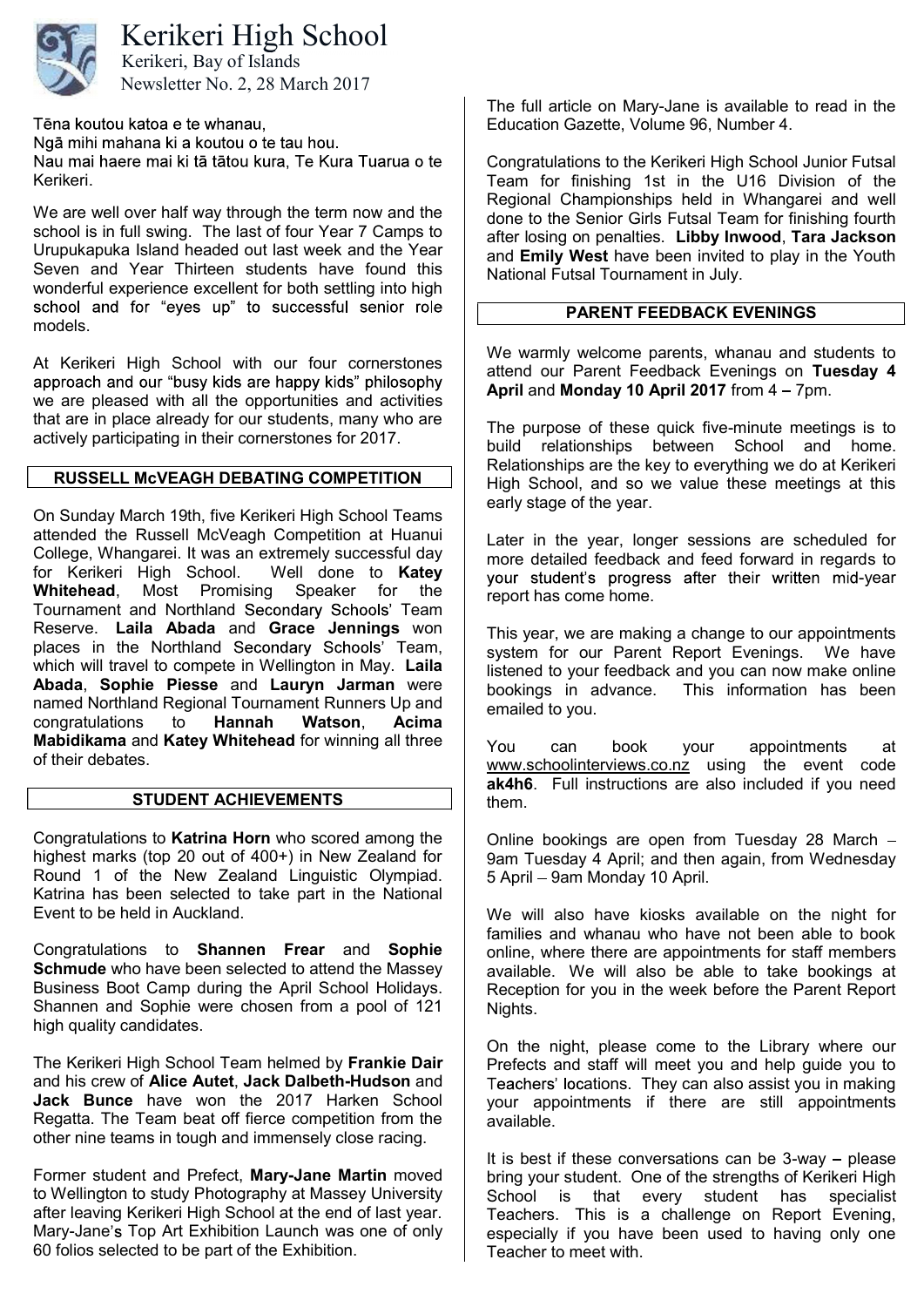We look forward to welcoming you on either Tuesday 4 April, or Monday 10 April.

## PTA AGM

The 2017 PTA Annual General Meeting was held at 7.00pm on Wednesday 22 March in the Kerikeri High School Staffroom. We thanked Shelley Ellicott for her work for the school as Chair and Justine Strang for her work as Secretary of the PTA.

You may wish to join our "Friends of the PTA" group who we call on from time to time to assist with various activities, whether it is offering to bake a plate of food, giving a few hours to count work day money, polish a few trophies or helping out at the School Ball. If this sounds like you, please get in touch with Shelley Ellicott shelleyellicott@vodafone.co.nz or Justine Strang justine@jux.co.nz. It is a great opportunity to get to know some of the other parents, and be informed about the happenings of the school.

## PREFECT CELEBRATION ASSEMBLIES

On Tuesday 14 March the 2017 Prefects were acknowledged in two Celebration Assemblies to introduce them and Heads and Deputies to the school community. The largest turnout of whanau we have ever had was a feature.

The Prefects were very warmly welcomed by the School. The Head students for 2017 are;Jasmin Winikerei (Head Girl), Tiana Edwards (Deputy Head Girl), Jack Williams (Head Boy) and Keegan Thomas (Deputy Head Boy).



Pictured from Left to Right: Keegan Thomas (Deputy Head Boy), Tiana Edwards (Deputy Head Girl), Jack Williams (Head Boy) and Jasmin Winikerei (Head Girl).

## VISITORS FROM THAILAND AND CHINA

We welcomed Mrs Tai, the Principal of our partner school in China from Guiyang Number One Experimental Middle School and Mrs Tai was especially impressed with our "state of the art" laboratories and our sports fields and pools.

We have also welcomed 17 Thai students and their Tutor from Wisdom House in Bangkok and we thank their Kiwi Buddies and Home Stay Families for making their stay in Kerikeri so successful.

#### TAI TOKERAU FESTIVAL

Kerikeri High School Students from the Senior Kapa Haka, Te Pou Manakō, will be representing Kerikeri High School at the Tai Tokerau Kapa Haka Festival to be held at Bream Bay College on the  $11<sup>th</sup>$  and  $12<sup>th</sup>$  of April. Kerikeri High School students will be performing twice at school on Thursday 13<sup>th</sup> April in the Gymnasium and we would welcome any supporters.

#### MUSIC DEPARTMENT

The Music Department is delighted to announce the Junior Music Concert on Wednesday 5<sup>th</sup> April in the Kerikeri High School Auditorium. Tickets on sale from Reception.

## PAPER PLUS DONATION

Thank you to Mr Bill and Mrs Lynda Frazerhurst from Paper Plus Kerikeri who donated \$250.00 to our School. This was a rebate on sales of school stationery made by students during their 2017 Back to School Sale.

#### SPORTS CANCELLATIONS

All Kerikeri High School Sports Cancellations will be posted on the 'School App.' If the Sports Office receives notification of cancellations prior to 1.00pm, a notice will also be placed on the Sports Notice Board that is located outside the Gymnasium.

#### A REMINDER...

A reminder that parents collecting students after school should not meet them in the Kerikeri Primary School carpark. This is a very congested and busy place after school and the extra traffic puts primary school students at greater risk. Thank you for your cooperation.

Principal: Mrs Elizabeth Forgie Careers: Mrs Eileen Crawford Board of Trustees Chairperson: Mrs Sue Richards

Mr Mike Clent, Mr Julian Cosgrove, Mr Daniel Wise, Mrs Maddy Haydock Administration: Jolanda, Tania, Sue, Susan, Lorraine, Loree, Joanne, Freda, Tanya Guidance Counsellors: Mrs Gill Luke and Mrs Fleur Kelaher Parent Teachers Assoc: Shelley Ellicott, Justine Strang<br>
Website: www.kerikerihigh.ac.nz www.kerikerihigh.ac.nz Contact Us: Hone Heke Road, PO Box 92, Kerikeri, T: 09 407 8916, F: 09 407 9323, E: enquiries@kerikerihigh.ac.nz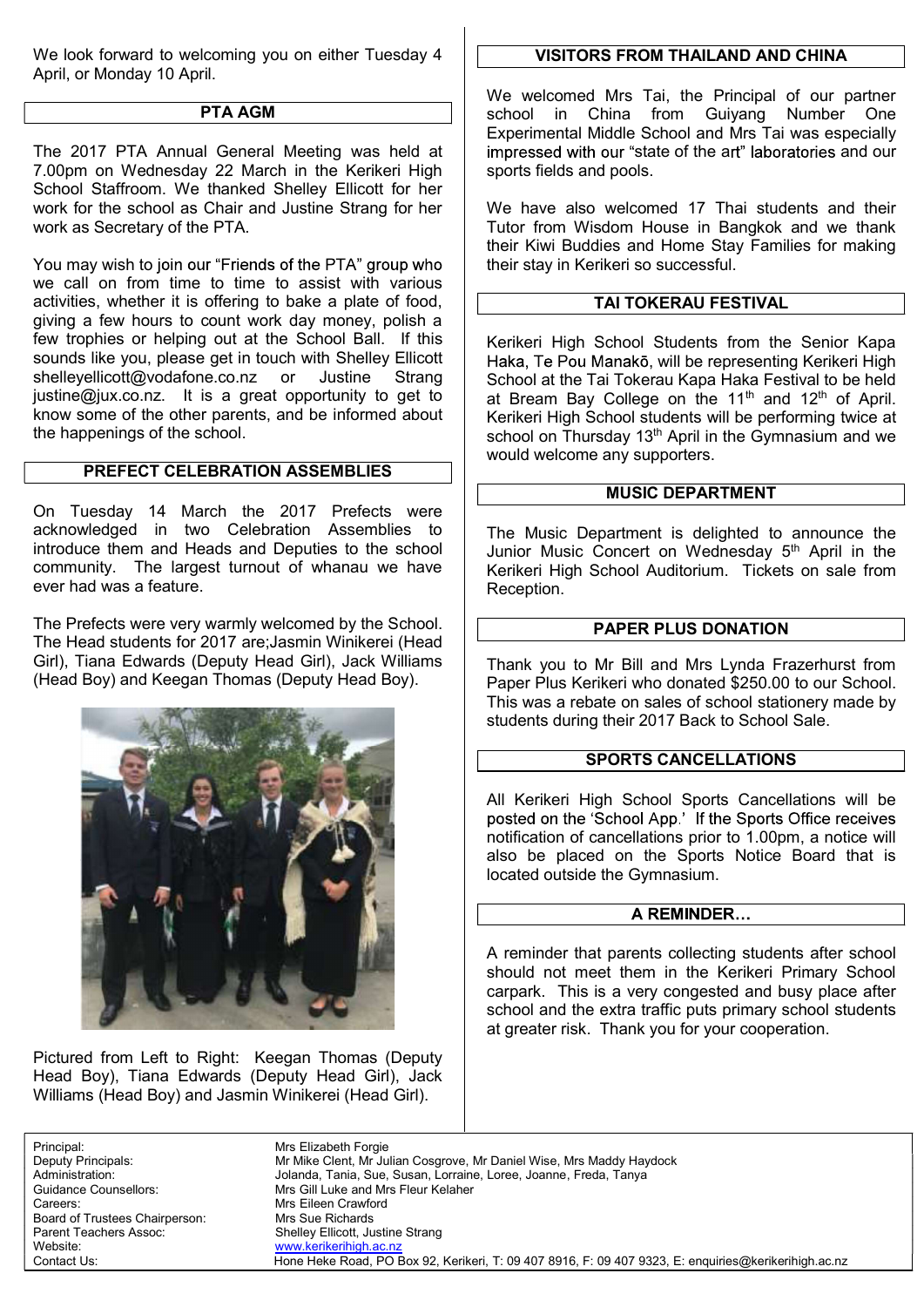## KEEPING IN TOUCH

We email Newsletters home on a regular basis and for those without an email address, a copy is posted to you. These are numbered, so if you miss one, please ask us for a copy. Copies are also posted to the Kerikeri Public Library and are available on the School's web site www.kerikerihigh.ac.nz

Kerikeri High School also has a School App available from the Apple and Android App Stores  $-$  just search for Kerikeri High.

- Send student absentee notifications
- Check the Daily Notices
- Keep up to date with School News and events
- Receive notifications that are useful to you and your student via alerts
- Plus handy links for students to access their School Office 365 account and curriculum resources and more

All from your Apple or Android tablet or smartphone!

Student Handbooks are a critical link between home and school and they are full of interesting information about the school.

Parents are also encouraged to sign up for Kerikeri High School News and Sports News to receive notifications of new posts direct to your email. This is a great way to get news such as examination timetables, upcoming parent evening information and the names of the students acknowledged at our Academic Celebration Assemblies.

It is also an invaluable way to get fast news to you about any emergency events. Just visit our website, click on the What's Happening Link and select General News and/or Sports News, enter your email address in the email subscription box and click Sign Me Up.

# COMMUNITY NOTICES

These are not Kerikeri High School run activities

Basketball Training at Baysports Waipapa 402 Waipapa Road 10.30 - 12.00 for Primary School Age (minimum of 5 players need to register), 12.30 - 4.00pm for High School Experienced Players. Small group sessions of 5-10 players for Hourly session. Cost \$5 per player to cover gym and coaching costs, coaching provided by Capital City Hoopz of Auckland, Coach Carl Buck Junior. Contact Curt meske at meskenz16@gmail.com or 021 175 6827 for registration.

Kids After School Photography Lessons ages 10-15 years during term 2 approximately 10 weeks, camera hire available, Edkins Road Kerikeri, contact Carissa Marsh, 09 407 9409 or 027 293 2124.

**Exchange programme** any students interested in going on exchange our August 2017 departure is closing soon. We are

accepting applications for our December 2017 and January and August 2018 departures now. Contact Charlotte Chalman charlotte@stsnz.co.nz or 0800 991 991 www.sts-education.co.nz

#### **WHAT'S HAPPENING**

- $\bullet$ 29 March Board Meeting 5.30pm
- $\bullet$ 4 April Parent Feedback Evening One
- 5 April Junior Music Concert  $\bullet$
- 7 April Year 13 Titration
- $\bullet$ 10 April Parent Feedback Evening Two
- $\bullet$ 11-12 April Tai Tokerau Festival
- 13 April Kapa Haka Assemblies, last day of Term 1  $\bullet$
- 14 April Good Friday  $\bullet$
- 25 April Anzac Day Kerikeri High school will be represented at the Dawn service at the RSA

Heio ano.

Kia ora

bijabean Forgie

EA Forgie (Mrs) M.A. (Hons), Dip.Ed .Admin, Dip.Tchg.

Principal: Mrs Elizabeth Forgie Mr Mike Clent, Mr Julian Cosgrove, Mr Daniel Wise, Mrs Maddy Haydock Administration: Jolanda, Tania, Sue, Susan, Lorraine, Loree, Joanne, Freda, Tanya Guidance Counsellors: Mrs Gill Luke and Mrs Fleur Kelaher Careers: Mrs Eileen Crawford Board of Trustees Chairperson: Mrs Sue Richards Parent Teachers Assoc: Shelley Ellicott, Justine Strang<br>
Website: www.kerikerihigh.ac.nz www.kerikerihigh.ac.nz Contact Us: Hone Heke Road, PO Box 92, Kerikeri, T: 09 407 8916, F: 09 407 9323, E: enquiries@kerikerihigh.ac.nz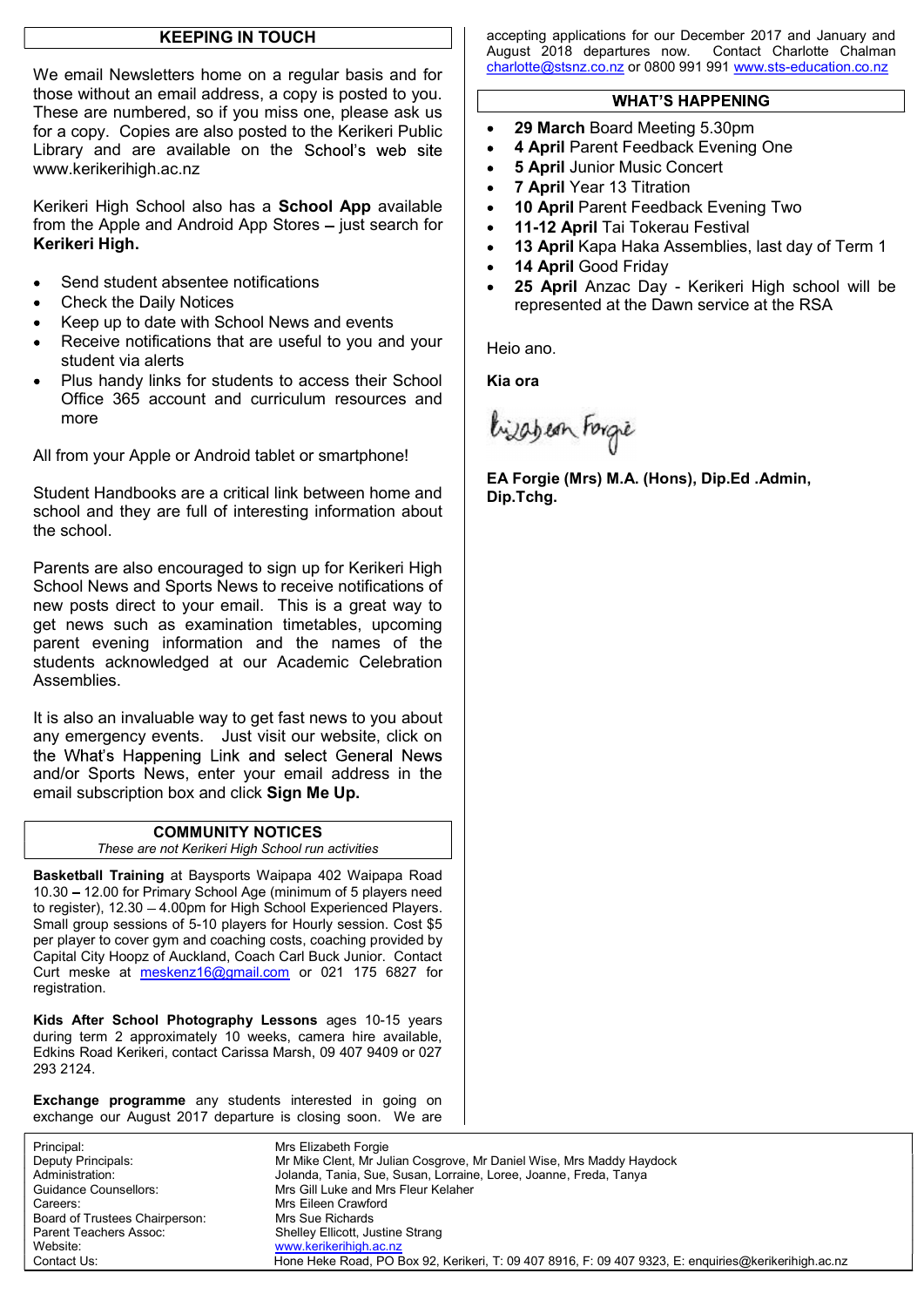# How to book your appointments online:

- 1. Browse to www.schoolinterviews.co.nz
- 2. Enter the event code **ak4h6** and press "Go"
- 3. When prompted, enter your email address and full name. Select the number of students you wish to book interviews for, and enter their name(s) and press "Go"

| Book for 1 v students |
|-----------------------|
|                       |
|                       |
|                       |

4. To select the staff you wish to see, first choose your student's subjects from the left hand dropdown menus. Then select from the teachers in the right hand dropdowns.

|          | <b>Subject</b>            |              | <b>Teacher</b>         | 7<br>$\overline{\phantom{a}}$<br>$\overline{\phantom{0}}$<br><b>v</b><br>$\overline{\phantom{0}}$<br><b>v</b><br>$\overline{\phantom{0}}$ |
|----------|---------------------------|--------------|------------------------|-------------------------------------------------------------------------------------------------------------------------------------------|
| For Jane | Art                       | ▼            | Richard Forstner (FOR) |                                                                                                                                           |
|          | English                   | $\mathbf{v}$ | Anita Wylie (WYL)      |                                                                                                                                           |
|          | <b>Physical Education</b> | ▼            | Shona Gordon (GOR)     |                                                                                                                                           |
|          | History                   | ۷            | Jane Jarman (JAR)      |                                                                                                                                           |
|          | <b>Outdoor Education</b>  | ▼            | Lika Gaualofa (GAU)    |                                                                                                                                           |
|          | Technology                | ▼            | Steve Clark (CLA)      |                                                                                                                                           |
|          | Calculus                  |              | Anne Gardner (GAR)     |                                                                                                                                           |
|          |                           | ▼            |                        | v.,                                                                                                                                       |

5. Select appointment times for the selected teachers by clicking on boxes. Times may be available for both Tuesday the  $4<sup>th</sup>$  and Monday the 10<sup>th</sup> of April.<br>Press "Go"

| For Jane                                | 4pm |                          |  |  |  |  | <b>Spm</b>  |  |  |  |  |  | 6pm |  |  |  | 00 05 10 15 20 25 30 35 40 45 50 55 00 05 10 15 20 25 30 35 40 45 50 55 00 05 10 15 20 25 30 35 40 45 50 55 |  |
|-----------------------------------------|-----|--------------------------|--|--|--|--|-------------|--|--|--|--|--|-----|--|--|--|-------------------------------------------------------------------------------------------------------------|--|
| Richard Forstner (FOR) (Art)            |     |                          |  |  |  |  |             |  |  |  |  |  |     |  |  |  |                                                                                                             |  |
| Anita Wyte (WYL) (English)              |     |                          |  |  |  |  | 00000000000 |  |  |  |  |  |     |  |  |  | 0000000000 0000000000                                                                                       |  |
| Shona Gordon (GOR) (Physical Education) |     | 00000000000              |  |  |  |  |             |  |  |  |  |  |     |  |  |  | 0000000000 000000000                                                                                        |  |
| Jane Jarman (JAR) (History)             |     | <b>BBBBBBB 8 8 8 8 8</b> |  |  |  |  |             |  |  |  |  |  |     |  |  |  |                                                                                                             |  |
| Lika Gaualofa (GAU) (Outdoor Education) |     | 0000000000               |  |  |  |  |             |  |  |  |  |  |     |  |  |  | 0000000000 0000000000                                                                                       |  |
| Steve Clark (CLA) (Technology)          |     |                          |  |  |  |  |             |  |  |  |  |  |     |  |  |  | 006800000000000 0088800800 0000000                                                                          |  |
| Anne Gardner (GAR) (Calculus)           |     |                          |  |  |  |  |             |  |  |  |  |  |     |  |  |  |                                                                                                             |  |

6. The website will display your bookings, and send you a confirmation email with your appointment times.